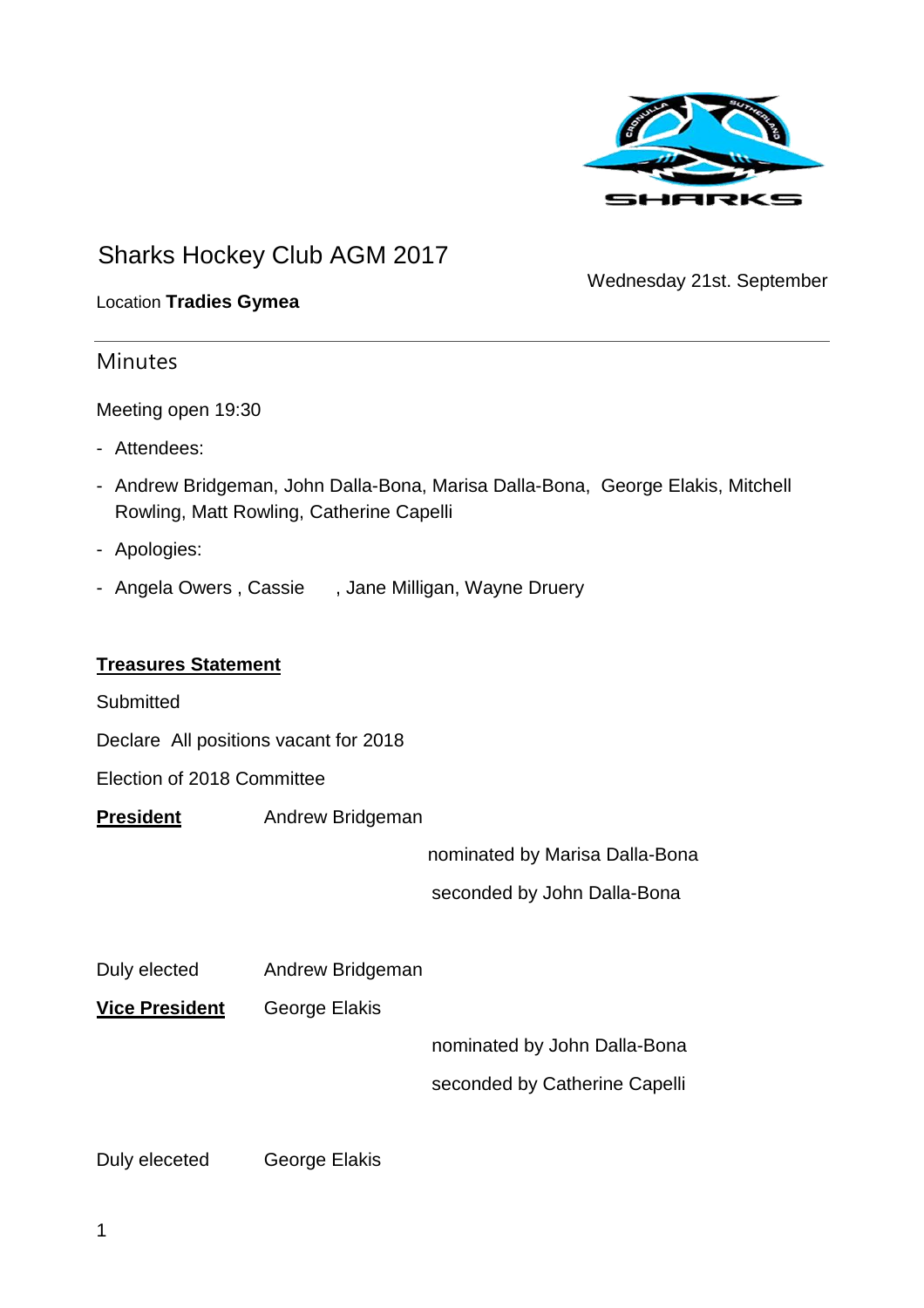

|                        | <b>Sharks Hockey Club AGM 2017</b> |                     |                                |
|------------------------|------------------------------------|---------------------|--------------------------------|
| <b>Secretary</b>       | Catherine Capelli -                |                     | Wednesday 21st. September      |
|                        |                                    |                     | nominated by Marisa Dalla-Bona |
|                        |                                    |                     | seconded by John Dalla-Bona    |
| Duly elected           | Catherine Capelli -                |                     |                                |
| <u>Treasurer</u>       | John Dalla-Bona                    |                     |                                |
|                        |                                    |                     | nominated by George Elakis     |
|                        |                                    |                     | seconded by Catherine Capelli  |
| Duly elected           | John Dalla-Bona                    |                     |                                |
| <b>Senior Convenor</b> |                                    | <b>Matt Rowling</b> |                                |
|                        |                                    | Nominated           | Andrew Bridgeman               |
|                        |                                    | seconded            | George Elakis                  |
| Duly elcted.           |                                    |                     |                                |
| <b>Junior Convenor</b> | Jane Milligan                      |                     |                                |
|                        |                                    | Nominated           | Andrew Bridgeman               |
|                        |                                    | seconded            | George Elakis                  |
| <b>Duly Elected</b>    |                                    | Jane Milligan       |                                |
| <b>Joeys Convenor</b>  | Jodie Howson                       |                     |                                |
|                        |                                    | Nominated           | Andrew Bridgeman               |
|                        |                                    | seconded            | Marisa Dalla -Bona             |
| <b>Registrar</b>       |                                    | John Dalla-Bona     |                                |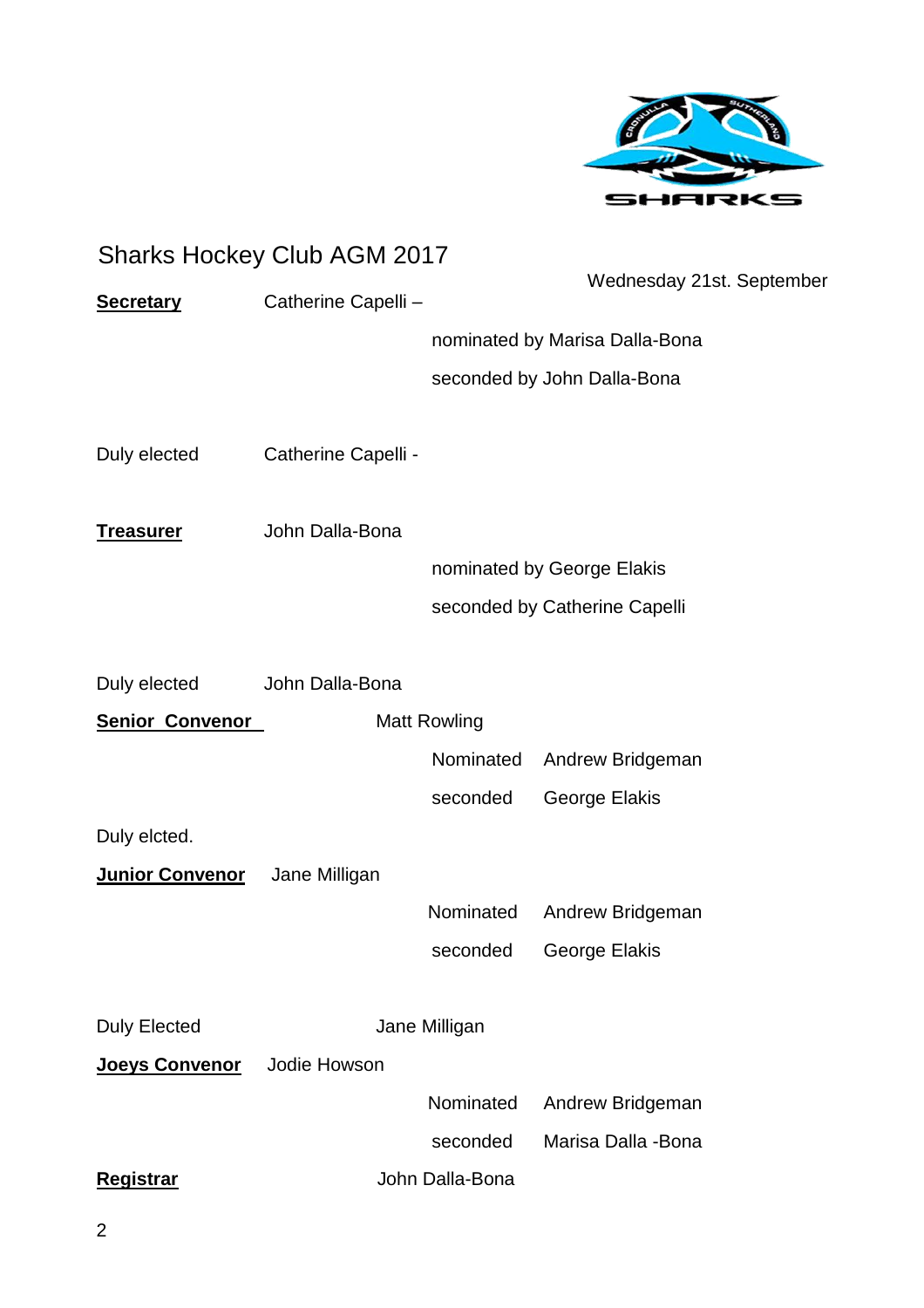

seconded by John Dalla-Bona

# Sharks Hockey Club AGM 2017 Wednesday 21st. September nominated by Marisa Dalla-Bona seconded by John Dalla-Bona Duly elected **John Dalla-Bona Comunications Officer.** Mitch Rowling Nominated Andrew Bridgeman seconded George Elakis Duly elected Mitch Rowling **Welfare Officer** Andrew Bridgeman nominated by Catherine Capelli seconded by John Dalla-Bona **Sharks Sport Council Delegate** George Elakis nominated by Marisa Dalla-Bona seconded by John Dalla-Bona Duly elected George Elakis **SSHA Sharks Representative.** Mitch Rowling nominated by Catherine Capelli seconded by John Dalla-Bona Duly elected Mitch Rowling **Judiciary Committee Delegate** Marisa Dalla-Bona nominated by George Elakis